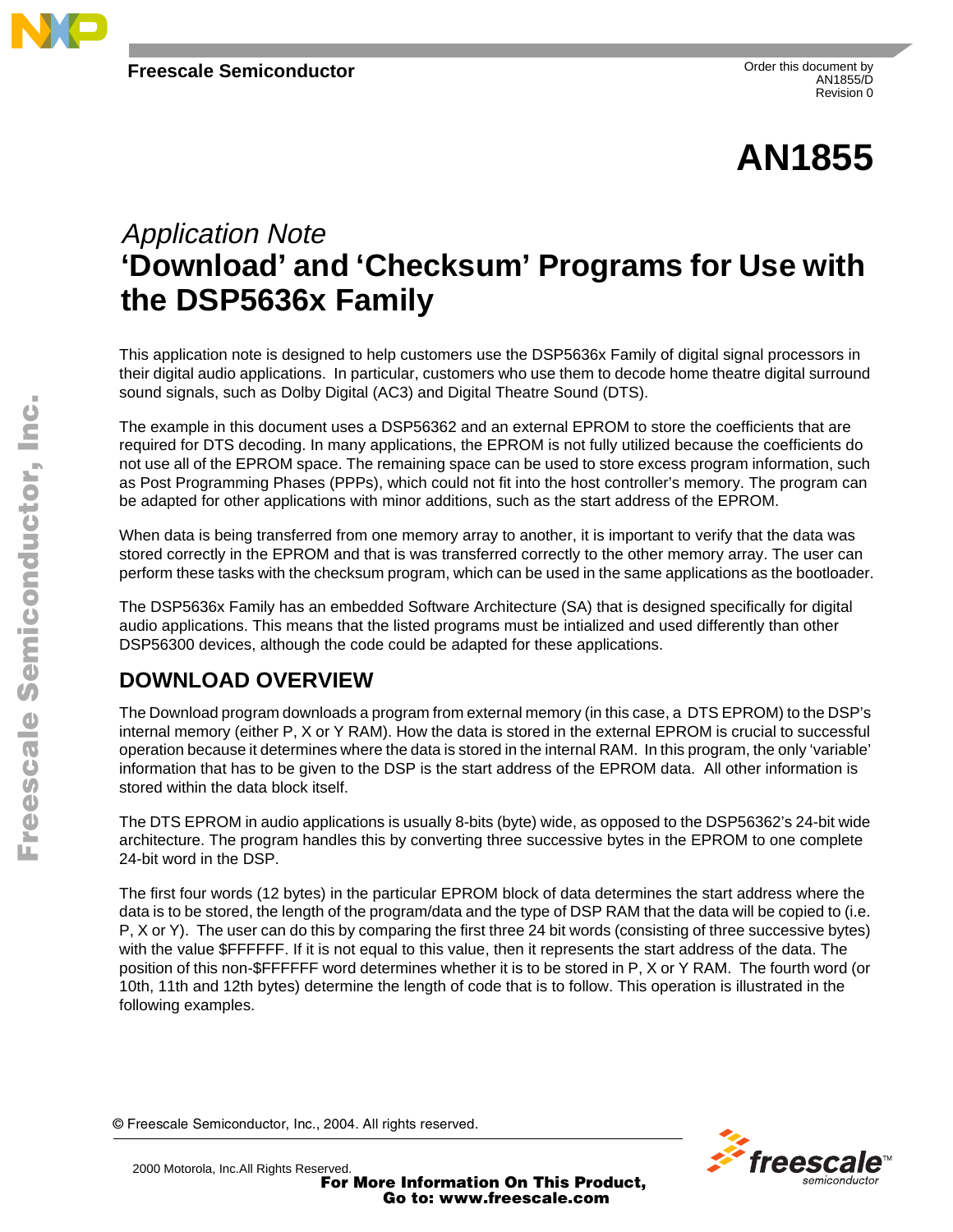

#### **EXAMPLE 1**

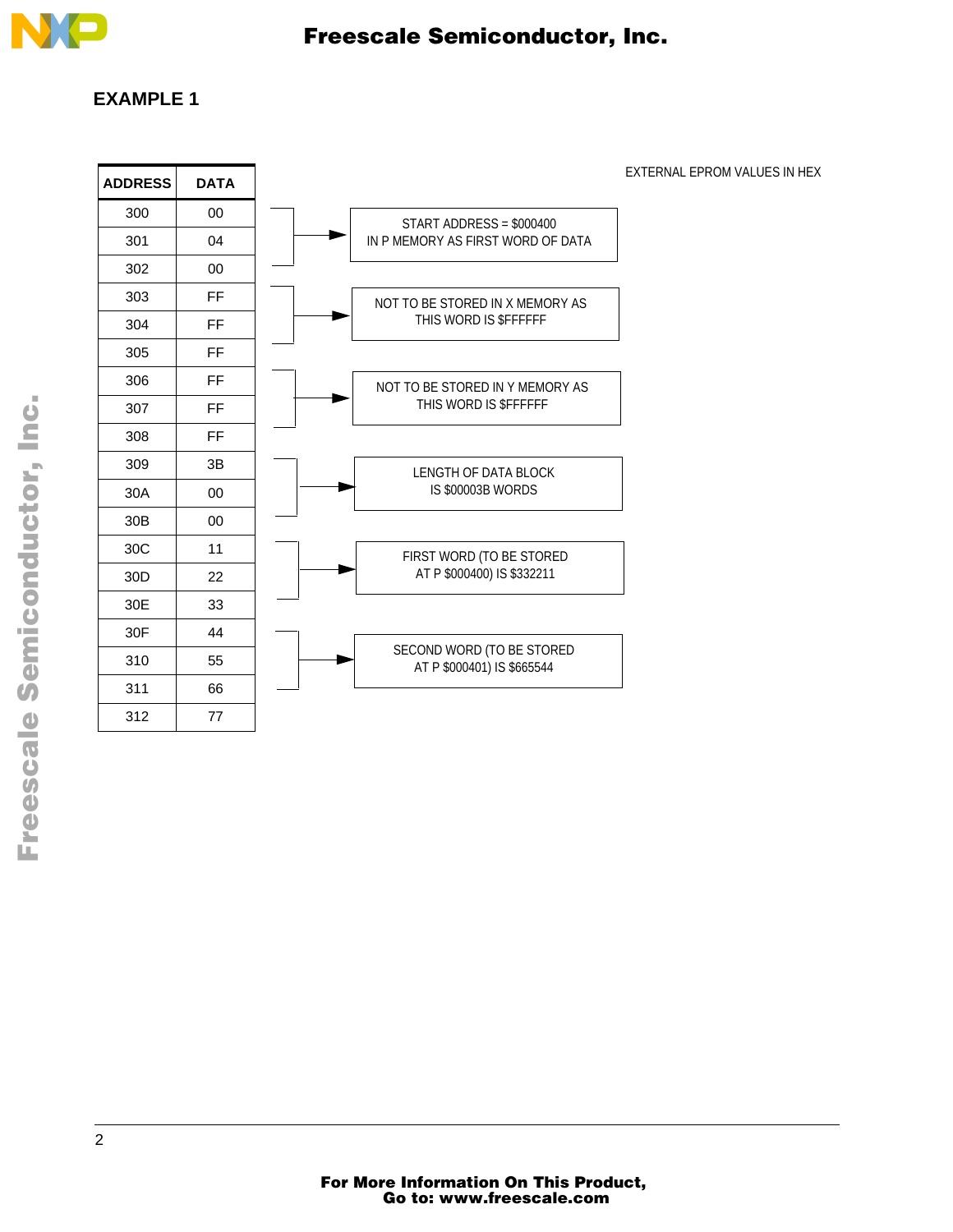

#### **EXAMPLE 2**

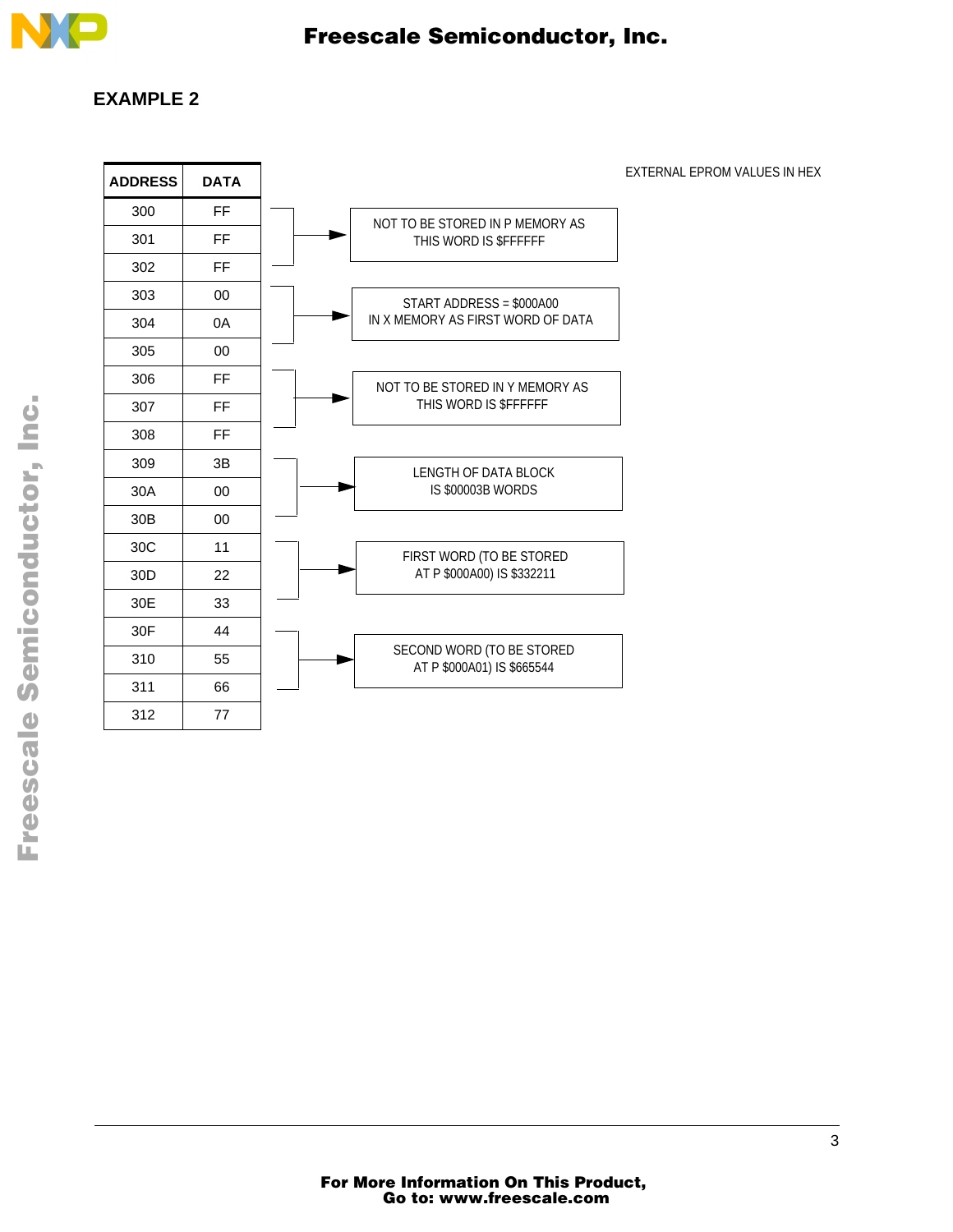

#### **EXAMPLE 3**



**Note:** The program can be run as many times as necessary to load all the 'blocks' stored in the external EPROM.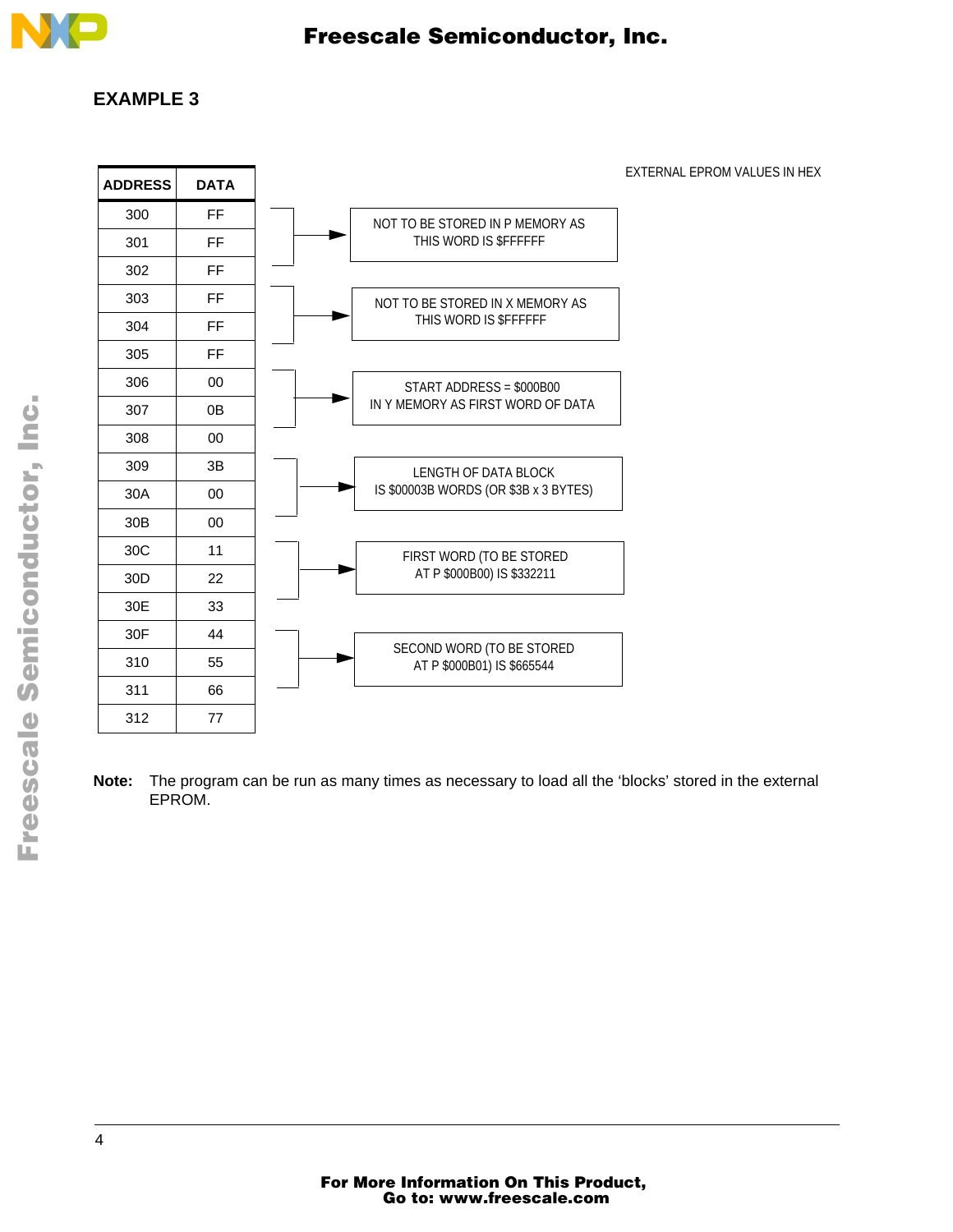

### **CHECKSUM OVERVIEW**

The Checksum program takes a value (in Y memory) that defines the start of data and a value (in Y memory) that defines the end of data, adds up all of the data between and including these values, and stores the result in Y memory. This program is good for checking the integrity of the external EPROM used for DTS coefficients (and any further data stored in it) and the connections between the EPROM and DSP. It can also be used to check data after it has been downloaded to the DSP.

**Note:** An 'AND' operation is required when checking an 8-bit wide EPROM to mask off the 16 MSBs of the 24-bit word that the DSP expects.

### **SOFTWARE ARCHITECTURE (SA) CONSIDERATIONS**

Since this program is designed to work within the DSP56362 device (although it may be adapted for other Freescale DSPs), the user must account for the onboard ROM and SA. Specifically, the Download and Checksum programs must be run before the High Level eXecutive (HLX) is envoked. The user can do this by loading the 'cld' file in the intialization routine and running it before the HLX is run. This routine would be carried out by the host controller, which could be a microcontroller (e.g. Freescale HC08 or HC11) or a PC. This is shown in the following DSP56362 Evaluation Board initialization routine. Communication between the board and the host PC is via the P&E Microcomputer Systems PPI cable.

rem EVB Version rem InitAV4 routine

rem set PLL CMD \$C50001 \$FFFFFD \$0F0009

rem set IPRP CMD \$C50001 \$FFFFFE \$000187

rem set AAR0, AAR1, AAR2 CMD \$C50003 \$FFFFF7 \$040639 \$080539 \$0C063D

rem set BCR CMD \$C50001 \$FFFFFB \$0005E1

rem test Mu CMD \$C00048 \$FF27B6 CMD \$C00049 \$400000

rem load 'Checksum' cld LOADC:\Checksum.cld

rem run Checksum routine rem Pstart =  $$200$ CMD \$C00048 \$000200 CMD \$C00049 \$400000

**Note:** The host controller could now use the result stored in Y memory to check EPROM validity.

rem load 'Download' cld LOADC C:\Download.cld

rem run Download routine rem Pstart =  $$200$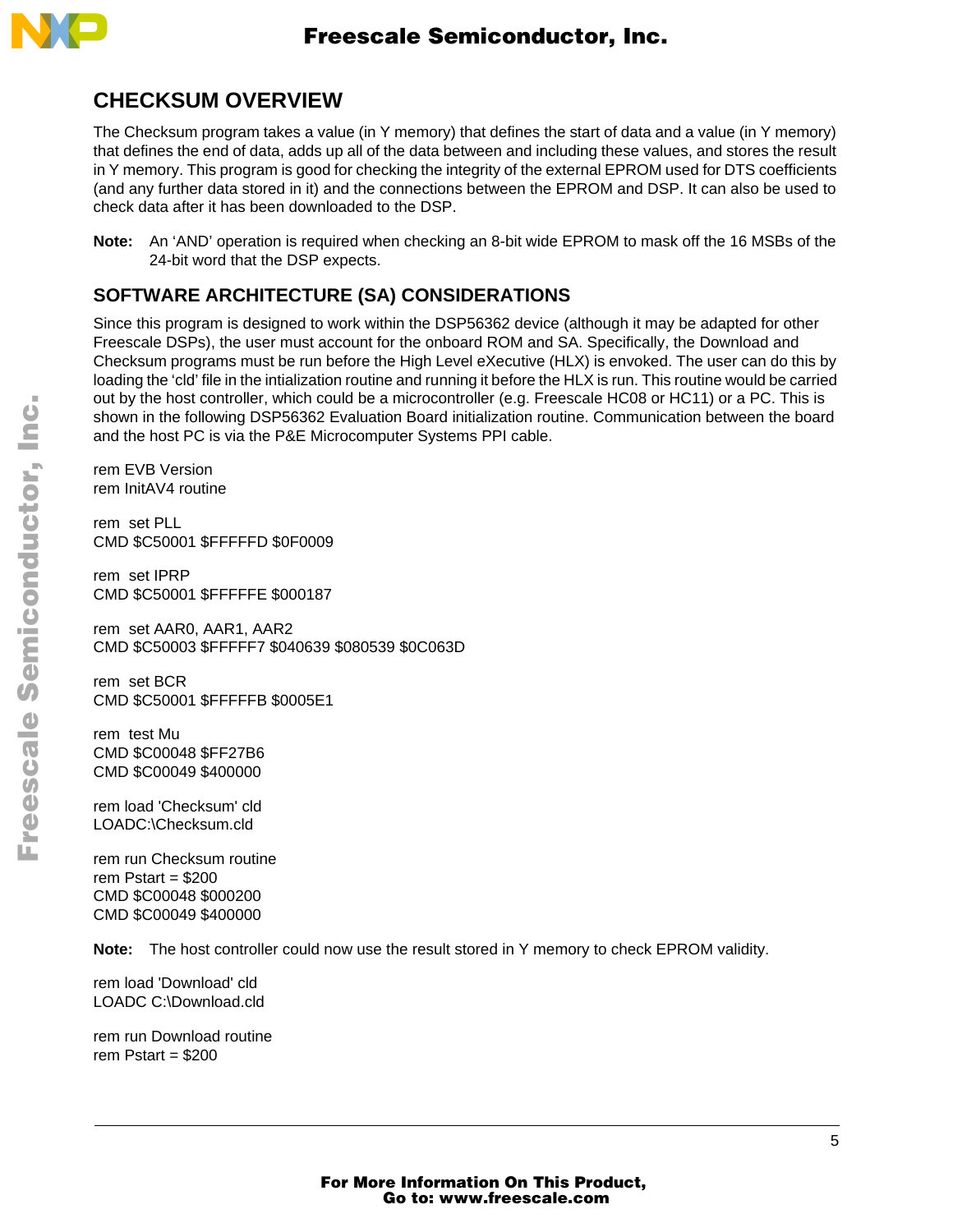

CMD \$C00048 \$000200 CMD \$C00049 \$400000

Note: The host controller could perform another Checksum to verify that the data has been downloaded successfully or it could perform another Download for another block of data.

rem Init Mu CMD \$C00048 \$ff2459 CMD \$C00049 \$400000

rem Run Mu CMD \$C00048 \$FF2475 CMD \$C00049 \$800000

#### **CODE LISTINGS**

#### Download

; OPERATION ; Will download a program from external memory to internal ; memory. The first byte represents the start address of the ;data. The actual 'bodies of code' will be loaded into either P, X, or Y idepending on which of the three first words does NOT have \$FFFFFF. The value it does have will be the starting address in the relevant ; memory space. The length of code is located in the 4th word of the ; block TITLE 'Download'; Name of Program SECTION y\_memory; Y memory start ;Defined in Control File org  $y:$ GLOBALBlockStartAddress; Declare variables globally BlockStartAddress dc  $$0A0000;$ Declare where the block starts ; (external EPROM) ENDSEC ;End of Y memory \*\*\*\*\*\*\*\*\*\*\*\*\*\* SECTION p\_memory; P memory start  $p:$ ora  $Start:$ ;Start of program ;Stage 1 - determine which type of memory it is  $move$ #\$FFFFFF, a ; If number is \$FFFFFF, ithere is none of that type :Any other number signifies the istart address of that type of data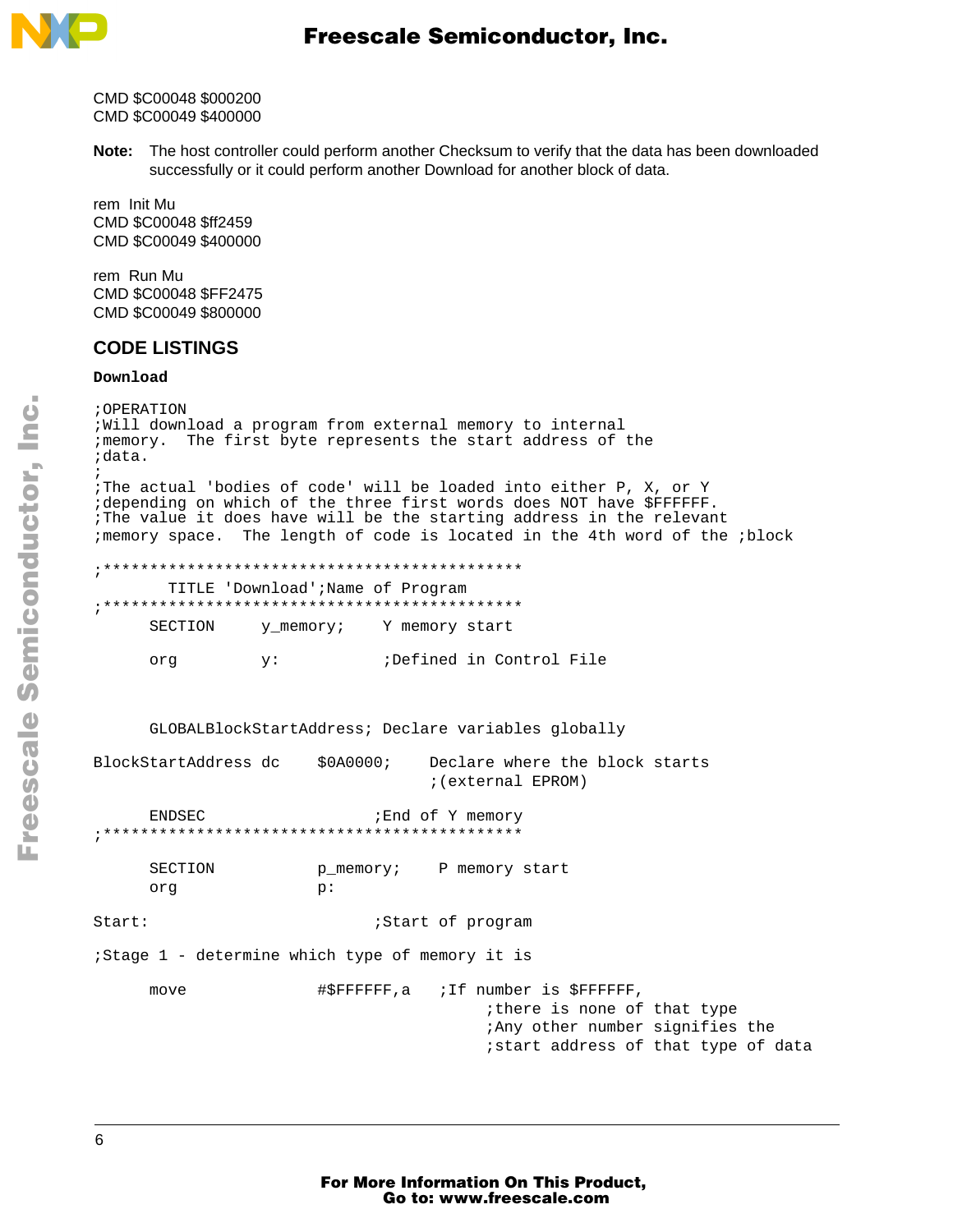

### Freescale Semiconductor, Inc.

| move<br>jsr<br>cmp<br>jne                      | MakeWord<br>x0,a<br>Pdata                         |                                                                                        | y:BlockStartAddress, r0 :Set up pointer to block<br>;Get value from EPROM<br>;Pdata found |  |  |
|------------------------------------------------|---------------------------------------------------|----------------------------------------------------------------------------------------|-------------------------------------------------------------------------------------------|--|--|
| isr<br>cmp<br>jne Xdata                        | MakeWord<br>x0,a                                  |                                                                                        | Get value from EPROM<br>;Xdata found                                                      |  |  |
| jsr<br>cmp                                     | MakeWord<br>x0,a<br>jne Ydata                     |                                                                                        | Get value from EPROM<br>;Ydata found                                                      |  |  |
| jmp                                            | -----------------------------------<br><b>End</b> |                                                                                        | Error as all had #\$FFFFFF;                                                               |  |  |
| Pdata: ;Pdata with start address already in x0 |                                                   |                                                                                        |                                                                                           |  |  |
| move                                           |                                                   |                                                                                        | x0, r1 <i>i</i> use r1 as pointer to Pram                                                 |  |  |
| move<br>move                                   | #6,n0                                             | <i>ibody</i> length                                                                    | $y:(r0)+n0,x0$ ; Need to increment r0 6 times to get to                                   |  |  |
| jsr                                            |                                                   | MakeWord : Get value from EPROM                                                        |                                                                                           |  |  |
| do                                             |                                                   |                                                                                        | b1, EndofP : Repeat for whole 'body length'                                               |  |  |
| jsr                                            |                                                   | MakeWord : Get value from EPROM                                                        |                                                                                           |  |  |
| move<br>nop                                    |                                                   | $b1, p:(r1)+$ ; Store 24-bit value into P memory<br>;Need this or do loop doesn't work |                                                                                           |  |  |
| EndofP:<br>jmp                                 |                                                   |                                                                                        | End Finished downloading P                                                                |  |  |
|                                                |                                                   |                                                                                        |                                                                                           |  |  |
| move                                           | x0,r1                                             |                                                                                        | <i>i</i> use r1 as pointer to Xram                                                        |  |  |
| move<br>move                                   | #3,n0                                             | $y:(r0)+n0,x0$ ; Need to increment r0 3 times to get to<br>body length;                |                                                                                           |  |  |
| jsr                                            | MakeWord                                          | ;Get value from EPROM                                                                  |                                                                                           |  |  |
| do                                             | b1, EndofX                                        |                                                                                        | Repeat for whole 'body length'                                                            |  |  |
| jsr                                            | MakeWord                                          | ;Get value from EPROM                                                                  |                                                                                           |  |  |
| move<br>nop                                    | $b1, x:(r1)+$                                     |                                                                                        | Store 24-bit value into X memory<br>;Need this or do loop doesn't work                    |  |  |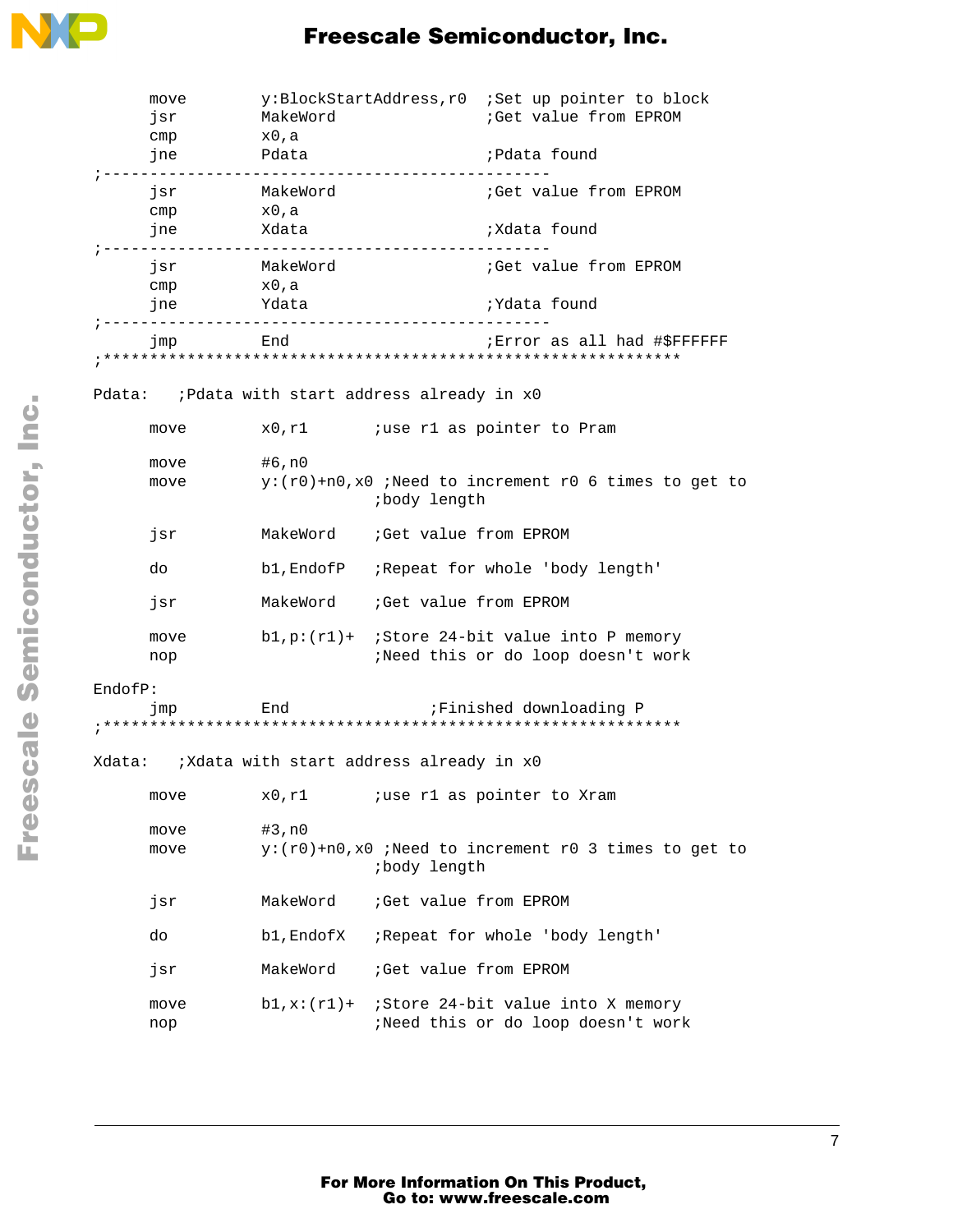

### **Freescale Semiconductor, Inc.**

| EndofX:    |                                                      |                                                                                              |                                                                         |
|------------|------------------------------------------------------|----------------------------------------------------------------------------------------------|-------------------------------------------------------------------------|
|            | jmp<br>End                                           |                                                                                              | ;Finished downloading X                                                 |
|            |                                                      |                                                                                              |                                                                         |
| Ydata:     |                                                      |                                                                                              | ;Ydata with start address already in x0                                 |
|            | move                                                 | x0,r1                                                                                        | <i>i</i> use r1 as pointer to Yram                                      |
|            | jsr                                                  | MakeWord                                                                                     | Get value from EPROM                                                    |
|            | do                                                   | b1, EndofY                                                                                   |                                                                         |
|            | jsr                                                  |                                                                                              | MakeWord : Get value from EPROM                                         |
|            | move<br>nop                                          | $b1, y:(r1)+$                                                                                | ;Store 24-bit value into Y memory<br>;Need this or do loop doesn't work |
| EndofY:    |                                                      |                                                                                              |                                                                         |
|            | jmp                                                  | End                                                                                          | Finished downloading Y                                                  |
|            |                                                      |                                                                                              |                                                                         |
|            |                                                      |                                                                                              |                                                                         |
|            | ; up a 24-bit value in b1<br>; Format is LSB-MSB-USB | ; Subroutine which takes 3 8-bit values<br>; from $y:(r0)$ , $y(r0+1)$ , $y(r0+2)$ and makes |                                                                         |
| MakeWord:  |                                                      |                                                                                              |                                                                         |
|            | do<br>#3,EndofWord                                   |                                                                                              | :3bytes in every word                                                   |
|            | move                                                 | y:(r0)+,b2                                                                                   | <i>i</i> Move byte into b2 first                                        |
|            | asr                                                  | #8,b,b                                                                                       | :Then shift right 8 and repeat                                          |
| EndofWord: |                                                      |                                                                                              | Result stored in b1                                                     |
|            | move $b1, x0$                                        |                                                                                              | :Store in x0 for comparison with \$FFFFFF                               |
|            | rts                                                  |                                                                                              | ;Return from subroutine                                                 |
|            |                                                      |                                                                                              |                                                                         |
|            |                                                      |                                                                                              |                                                                         |
| End:       |                                                      |                                                                                              |                                                                         |
|            |                                                      | clr a (Signal OK status                                                                      |                                                                         |
|            | rts                                                  | ;Exit                                                                                        |                                                                         |
|            |                                                      |                                                                                              |                                                                         |
|            | ENDSEC                                               | -----------------------------                                                                | ; End of P memory                                                       |
|            |                                                      |                                                                                              |                                                                         |

#### $\mathop{\hbox{\rm Checksum}}$

; OPERATION ; Will perform a checksum on an external memory area (EPROM) ito check data integrity, result is stored in y:\$302 ;Result should be \$802FD8 for an external DTS EPROM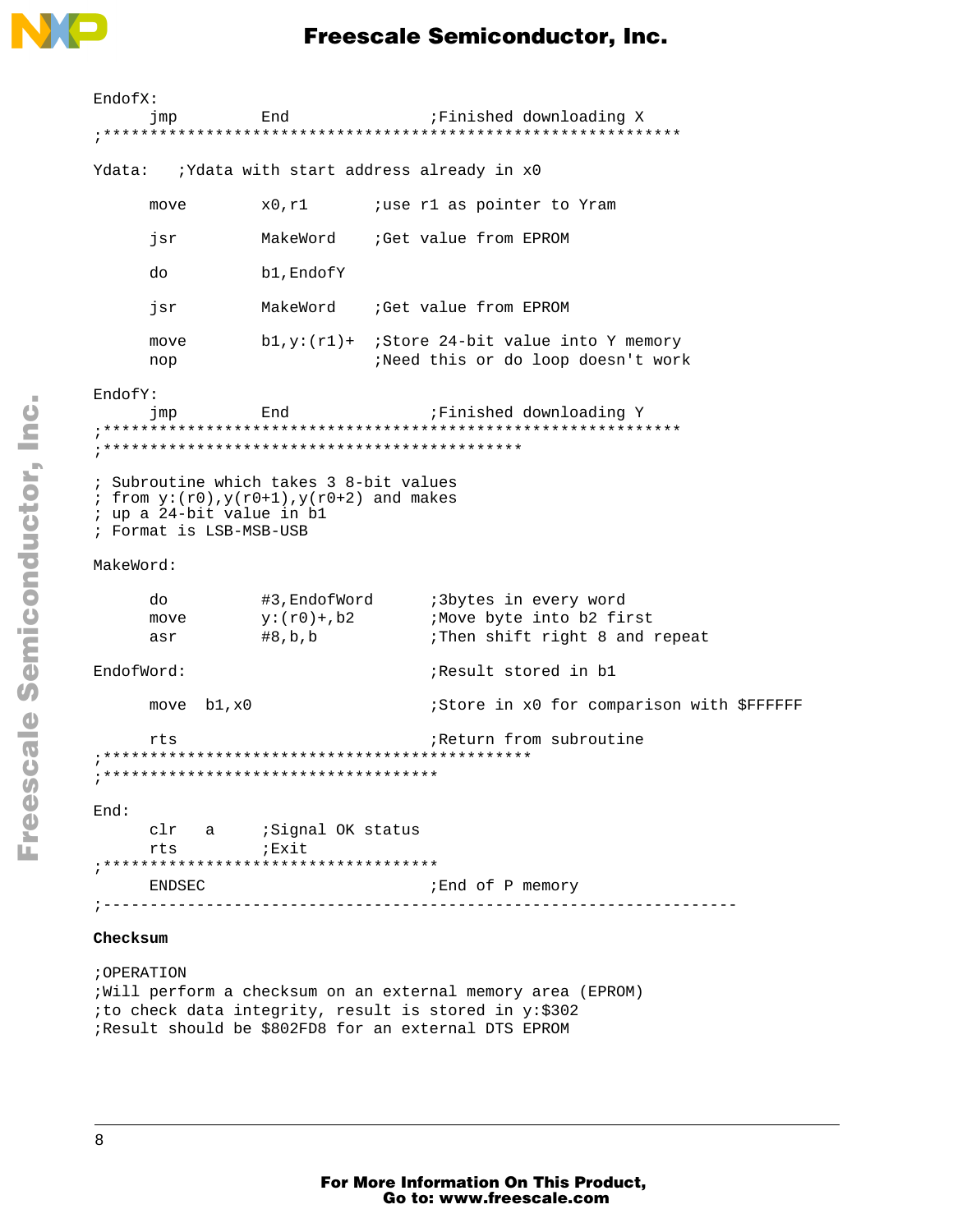

|           | TITLE 'Checksum'; Name of Program |    |               |                                        |                                                                                   |  |
|-----------|-----------------------------------|----|---------------|----------------------------------------|-----------------------------------------------------------------------------------|--|
|           | SECTION                           |    |               | y_memory                               |                                                                                   |  |
|           | org                               | y: |               |                                        | Declare start address in control file;                                            |  |
|           |                                   |    |               | GLOBALStartOfCode, EndOfCode, Checksum |                                                                                   |  |
|           | StartOfCode                       |    | dc            | \$080000                               | ;Declare where the start of code/data<br>ito be checked is                        |  |
| EndOfCode |                                   |    | dc            | \$090000                               | ;Declare where the last word of code/data<br>$i$ is $(+1)$                        |  |
| Checksum  |                                   |    | dc            | $\mathbf 0$                            | : This is where the checksum will be stored                                       |  |
|           | <b>ENDSEC</b>                     |    |               |                                        |                                                                                   |  |
|           | SECTION                           |    |               | p_memory                               |                                                                                   |  |
|           | org                               |    | p:            |                                        | istart of PPP code, declare in control file                                       |  |
| Start:    |                                   |    |               |                                        |                                                                                   |  |
|           | clr                               |    | а             |                                        |                                                                                   |  |
|           | clr                               |    | b             |                                        | Ensure accumulators are clear first                                               |  |
|           | y:StartOfCode,r0<br>move          |    |               | <i>i</i> use r0 as an indexed pointer  |                                                                                   |  |
| Next:     |                                   |    |               |                                        |                                                                                   |  |
|           | move                              |    | $y:(r0)+$ , b |                                        |                                                                                   |  |
| *1        | move                              |    |               | #>\$0000FF, y0                         | ; Mask off the 16MSBs (only 8 bit value)                                          |  |
| $*1$      | and                               |    | y0,b          |                                        |                                                                                   |  |
|           | move                              |    | b1, x0        |                                        | <i>iget the value into x0</i>                                                     |  |
| add       |                                   |    | x0,a          |                                        | ;Add value to running total in a                                                  |  |
|           | r0, y0<br>move                    |    |               | : Check where we are in the EPROM      |                                                                                   |  |
| move      |                                   |    | y:EndOfCode,b |                                        |                                                                                   |  |
|           | cmp                               |    | $y_0$ , b     |                                        | : Check if at end of code                                                         |  |
|           | jeq                               |    | Getsum        |                                        | ;Reached the end of code                                                          |  |
|           | jmp<br>Next                       |    |               | ; Get Next opcode in memory            |                                                                                   |  |
| Getsum:   |                                   |    |               |                                        |                                                                                   |  |
|           | al,y:Checksum<br>move             |    |               | ;Store result in y:Checksum            |                                                                                   |  |
|           | ; * * * * * * * * * * * * * * * * |    |               |                                        |                                                                                   |  |
|           | clr                               |    | a             |                                        | ; Signal OK status                                                                |  |
|           | rts                               |    |               |                                        | <i>;</i> Exit                                                                     |  |
|           | ; * * * * * * * * * * * * * * * * |    |               |                                        |                                                                                   |  |
|           | <b>ENDSEC</b>                     |    |               |                                        |                                                                                   |  |
|           |                                   |    |               |                                        | NOTE - '*1' code only required if checking an external EPROM which is 8 bits wide |  |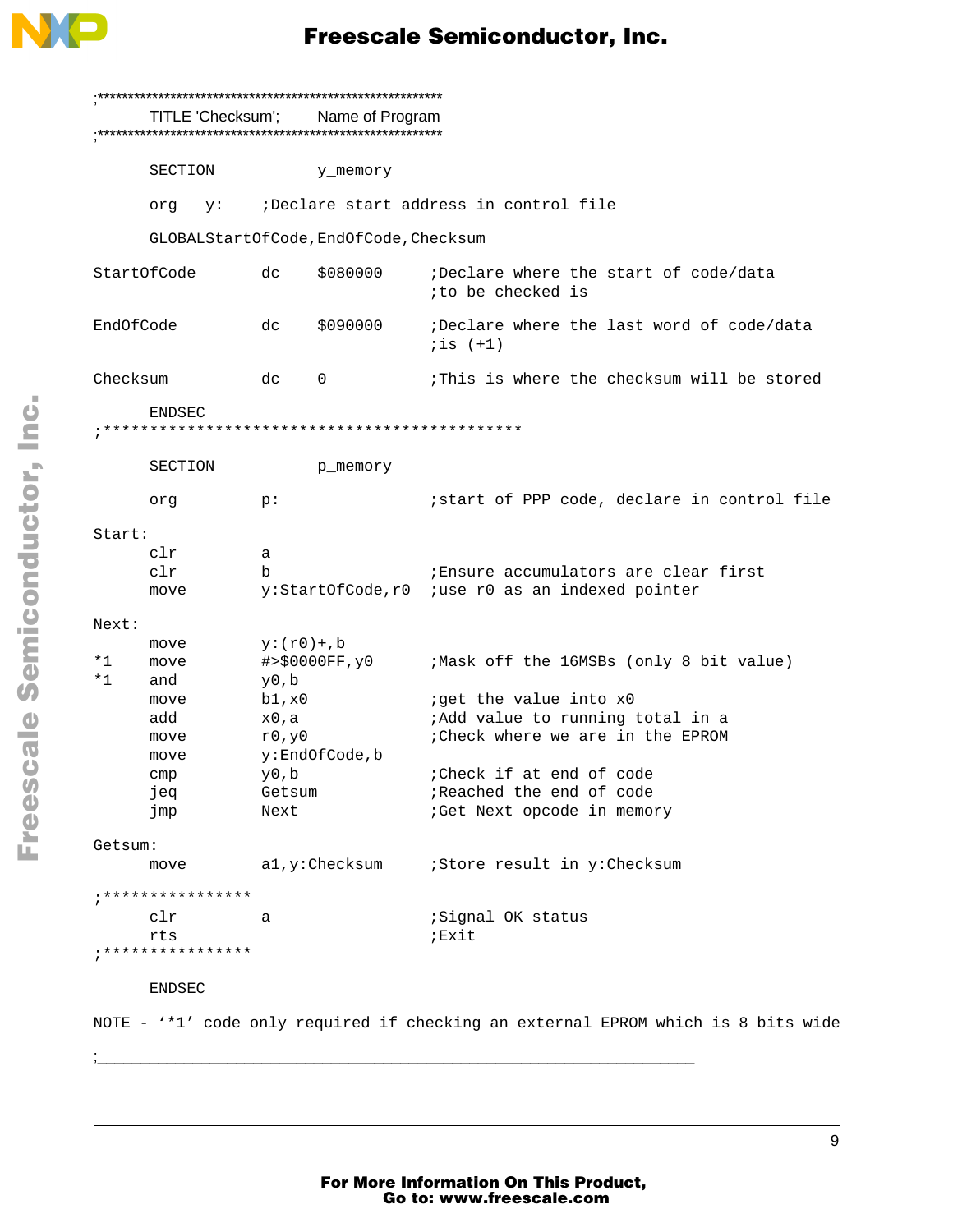

### **Freescale Semiconductor, Inc.**

#### Control File

; This is required as the code was written to be re-locatable ; The sections below may have to be changed to suit different ROMs

```
;****************** Freescale DSP56362
                                             ******************
;***\star\star\starmemory configuration file
```
**START** Start idefine entry point

; allocate sections in memory

| SECTION | y memory | $v:$ \$300 | <i>i</i> allocate Y memory      |  |
|---------|----------|------------|---------------------------------|--|
| SECTION | p memory | p: \$200   | <i>i</i> allocate program space |  |

#### Assemble and Link Commands

Assemble.cmd (creates a '.cln' file from the '.asm')

asm56300 -b -l Download.asm > AssembleErrors.txt

Link.cmd (creates '.map' and '.cld' files from the '.ctl' and '.cln' files) dsplnk -mDownload.map -rControlFile.ctl -bDownload.cld Download.cln > LinkErrors.txt

NB - Freescale development tools are available from http://www1.freescale.com